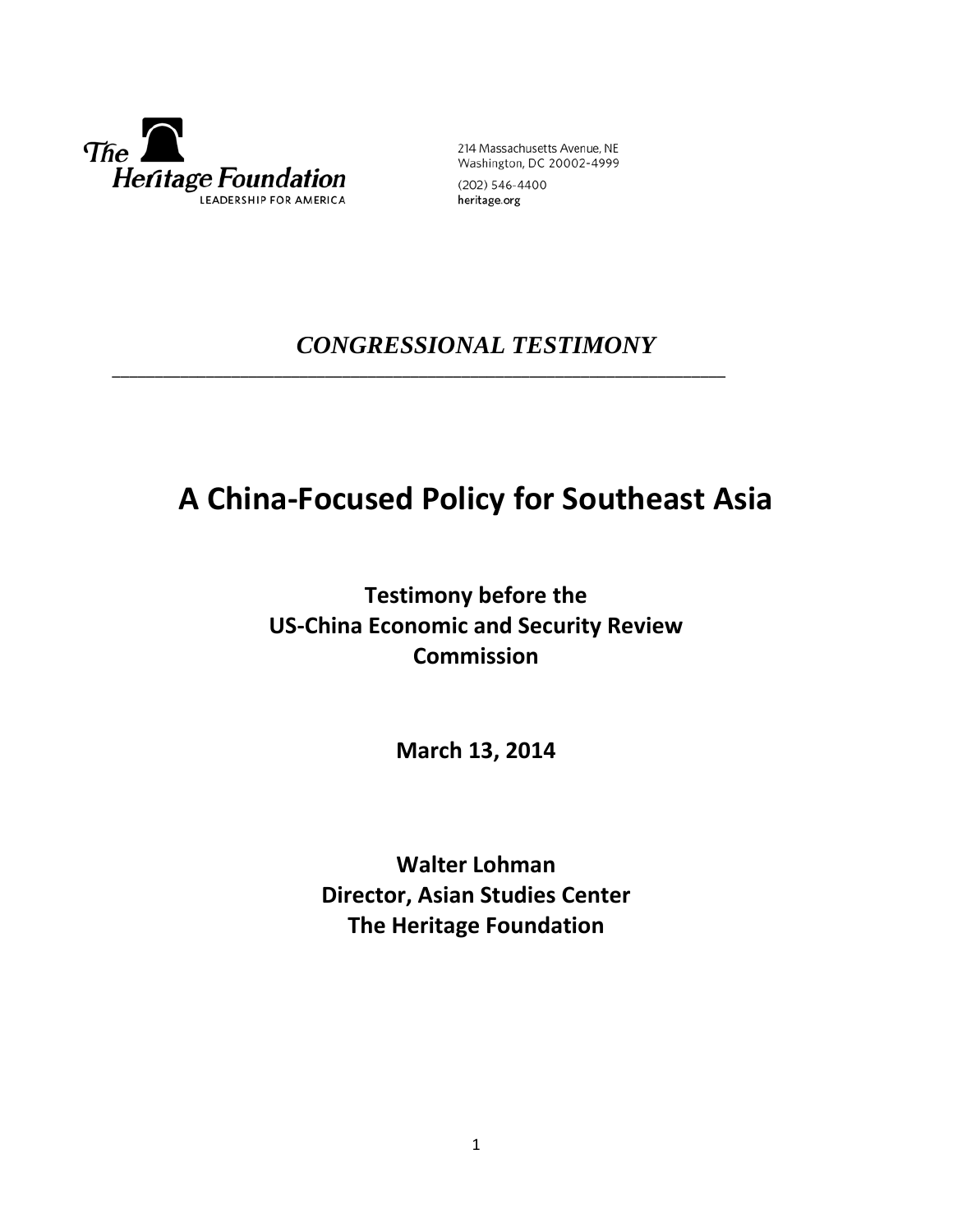My name is Walter Lohman. I am Director of the Asian Studies Center at The Heritage Foundation. The views I express in this testimony are my own and should not be construed as representing any official position of The Heritage Foundation.

Now and for many decades to come, peace and prosperity in the Western Pacific will turn on the successful management of China's rise, checking its ambitions for territorial aggrandizement and channeling its growing power through existing international institutions and norms. For this reason, China policy should be central to U.S. relationships throughout the region. This does not mean that nations there do not commend themselves to many forms of American engagement for purposes beyond China management. It is simply a matter of priority.

It is therefore thoroughly fitting that the Commission take a close look at the way the nations of Southeast Asia and, collectively, their organization—the Association of Southeast Asian Nations (ASEAN)—see their own strategic interests. The way the organization has dealt with China amidst its aggressiveness in the South China Sea in particular argues for hedging against the inability of ASEAN processes to protect American interests. They will serve American interests only under pressure.

## **ASEAN's Strategic Objective: Autonomy**

Several years ago, in Washington's finest echo-chamber tradition, the assertion, "They [Southeast Asians] don't want to choose between the U.S. and China," became the default for summing up America's strategic options in the region. It was true enough. Even today, "they" do not want to choose. But given that no one in the U.S. government has ever asked ASEAN members to make a strategic Cold War–like choice between the U.S. and China, what this formulation really amounts to is "Don't make us do things that might complicate our relationships with China."

The plea has found receptivity in the Obama Administration because it coincides with its own interest in placid U.S.–China relations. This was not much different in the Bush Administration, focused as it was on the overriding priority of prosecuting the war on terrorism and, in fact, asking Southeast Asian states to do things in that pursuit that they would rather not do. However, since 2009, China has raised the stakes. Its aggressiveness at sea directly challenges U.S. interests in the freedom of navigation and security of our allies. Yet, absent sufficient American assertions, ASEAN is reluctant to challenge China, even at the request of put upon members.

It is worth trying to understand why this is the case. Like any foreign policy establishment, those of Southeast Asia seek maximum decision-making autonomy. Because all of them, except Indonesia, are small to medium-sized powers, in 1967, they founded ASEAN to expand their room for maneuver.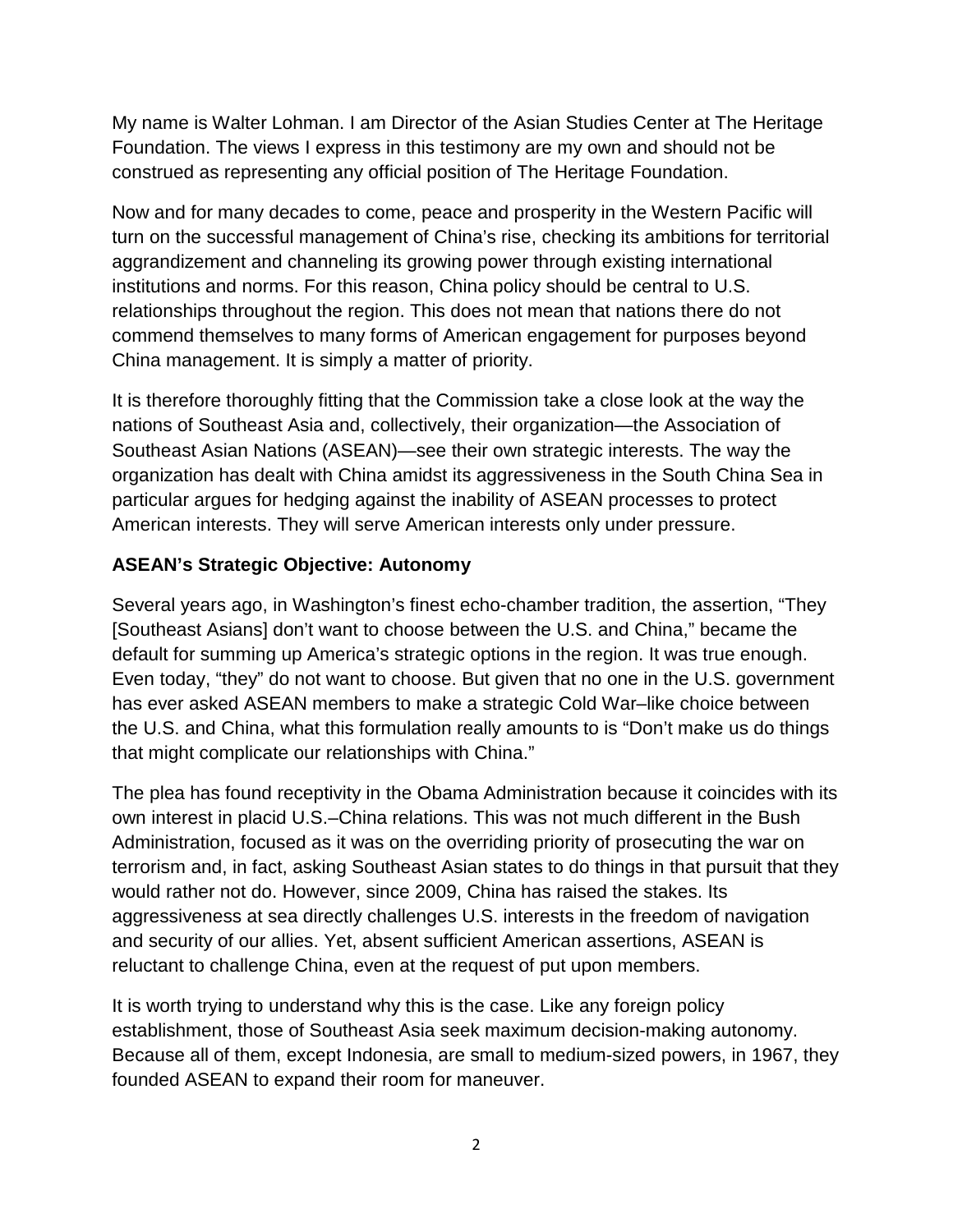It took many years for the international environment to evolve in a way that enabled ASEAN's autonomy. It was often divided between nations that believed their individual national interests lay with explicit alignment with the U.S. side of the Cold War and those which, although staunchly anti-Communist, sought alternatives. With the end of the Cold War, ASEAN was empowered to pursue its own vision. Today, ASEAN seeks to maintain autonomy by reaching out to all comers. It therefore follows that complications in ASEAN's relationships with China are unwelcome because they threaten to throw its external relationships out of balance.

This gets to the most common misperception in Washington about Southeast Asia. ASEAN is not seeking to counterbalance China any more than it seeks to counterbalance the U.S. It is hedging against the power of both for the sake of its own autonomy. Of late, China is proving the more difficult challenge, so that side of the equation is making more headlines. Commissioners should be careful, however, not to construct a false narrative out of them.

For every story of Southeast Asian narrowing concern over China, there are other, better documented ones pointing to vacillation and deference to China. There have been two major developments in this regard over the past six months. The first was the Chinese declaration of an ADIZ over the *East* China Sea in November 2013—and credible reports, $<sup>1</sup>$  $<sup>1</sup>$  $<sup>1</sup>$  confirmed in private discussions with Chinese officials and scholars,</sup> that it is planning a similar declaration for the *South* China Sea. The second was the January 1 entry into force of new fishing regulations by authorities on Hainan assuming administration of disputed waters in the South China Sea.

What has been ASEAN's reaction to these developments? China's declaration of the ADIZ closely preceded a Japan–ASEAN heads of state commemorative summit in Tokyo. Headlines from the summit and photos of the participants linking hands gave the impression of unity in the face of a common challenge. $<sup>2</sup>$  $<sup>2</sup>$  $<sup>2</sup>$  In fact, all the Japan–ASEAN</sup> joint statement said was that the participants "agreed to enhance cooperation in ensuring the freedom of overflight and civil aviation safety in accordance with the universally recognized principles of international law...."  $3$  There was never any prospect that the summit would call out China by name, despite the fact that China

 $\overline{\phantom{a}}$ 

<span id="page-2-0"></span><sup>&</sup>lt;sup>1</sup> Nanae Kurashige, "Beijing Preparing New Air Defense Zone in South China Sea," *The Asahi Shimbun*, January 31, 2014, http://ajw.asahi.com/article/asia/AJ201401310211 (accessed March 10, 2014).

<span id="page-2-1"></span><sup>&</sup>lt;sup>2</sup> Reiji Yoshida, "China's ADIZ Steals Show at Japan–ASEAN Celebratory Summit," *The Japan Times*, December 14, 2013, http://www.japantimes.co.jp/news/2013/12/14/national/chinas-adiz-steals-show-at-japan-aseancelebratory-summit/ (accessed March 10, 2014). and "Japan Rallies ASEAN Support Against China's ADIZ," *Want ChinaTimes*, December 16, 2013, http://www.wantchinatimes.com/news-subclasscnt.aspx?id=20131216000034&cid=1101 (accessed March 10, 2014).<br><sup>3</sup> Ministry of Foreign Affairs Japan, *Joint Statement of the ASEAN–Japan Commemorative Summit: "Hand in Hand*,

<span id="page-2-2"></span>*Facing Regional and Global Challenges,"* December 14, 2013, http://www.mofa.go.jp/files/000022451.pdf (accessed March 10, 2014).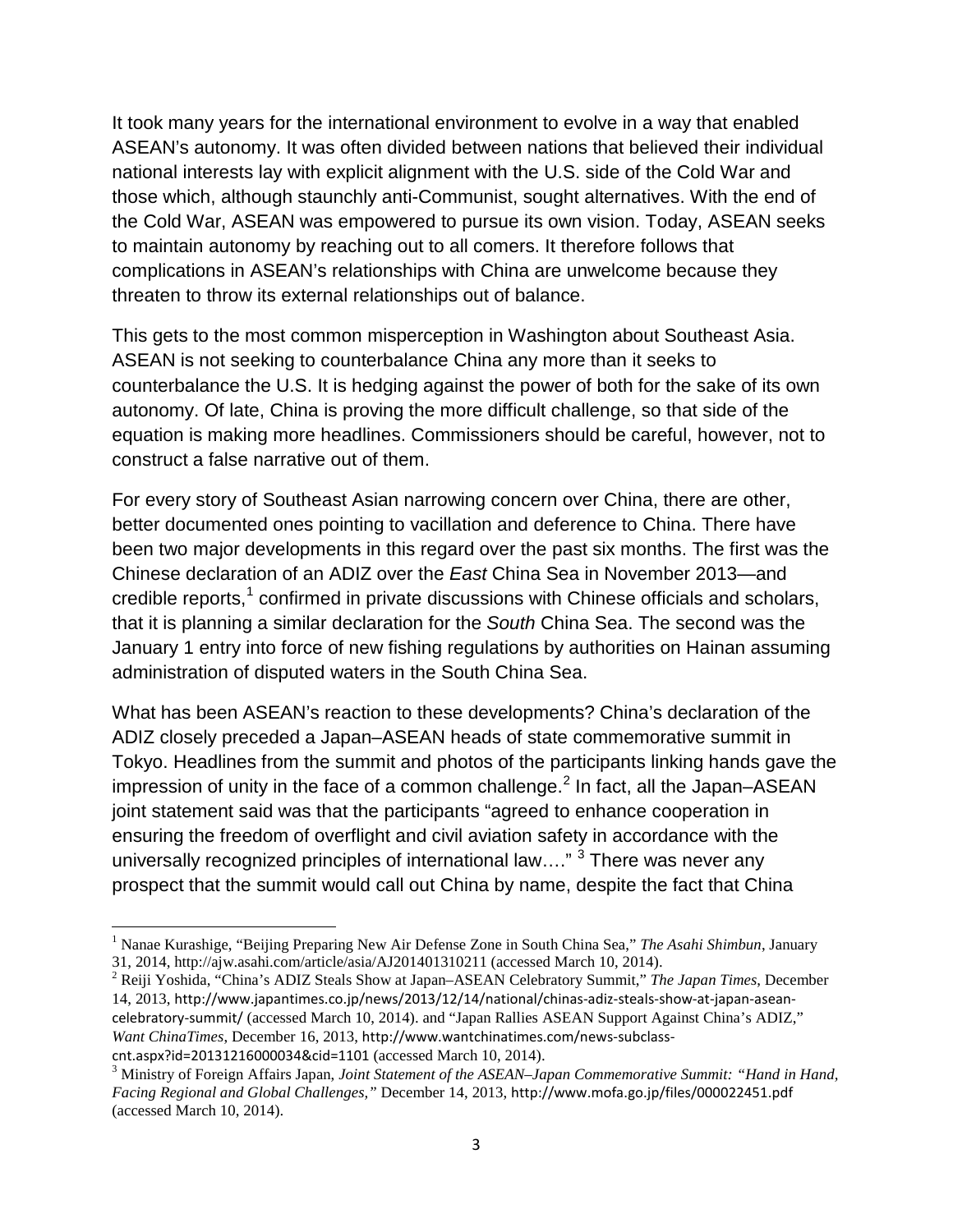alone had precipitated the crisis. Even short of this, however, the statement is hardly a call to action. In fact, it is so general that China could easily sign up itself.

ASEAN had another convenient opportunity to assert itself in the case of Hainan's new fishing regulations. ASEAN Foreign Ministers met in January at an official retreat in Bagan, Burma. What was their reaction to the new fishing regulations for the South China Sea? They "expressed their concerns on the recent developments in the South China Sea. They further reaffirmed ASEAN's Six-Point Principles on the South China Sea and the importance of maintaining peace and stability, maritime security, freedom of navigation in and overflight above the South China Sea." <sup>[4](#page-3-0)</sup> Of course, no specific mention of China. And like the ADIZ, not likely to get China's attention in any regard. It is also incongruous that both Japan and the U.S.—countries with no territorial interests in the region—both condemned the move, as did ASEAN members Vietnam and the Philippines.

The Chinese have rebuffed all "concerns". Just last week, Hainan's Communist Party Secretary indicated that encounters with fishing boats were occurring on a weekly if not daily basis.<sup>[5](#page-3-1)</sup>

### **Southeast Asia's Security Interests**

 $\overline{\phantom{a}}$ 

ASEAN is a pillar of all its members' strategic visions. At any given time, for example, the Philippines may be frustrated with ASEAN's lack of support or initiative concerning its interests in the South China Sea. Yet ASEAN is still close to the heart of the Philippines' foreign policy. This is because the Philippines as well as the other members have bought into ASEAN's long-term interest in balance. It is reflected at the bilateral level as well as the multilateral level.

A case in point: protracted negotiations over the U.S.–Philippines Increased Rotational Presence Framework Agreement. Hopefully, the U.S. and the Philippines will come to agreement on this soon, perhaps to coincide with President Obama's upcoming visit. But the pace of the negotiations betrays a concern for its own sovereignty vis-à-vis the United States that is strong enough to compete with its worries about China. And this is in the Philippines, the most pro-American nation in the region and one of the most pro-American places in the world.

<span id="page-3-0"></span><sup>4</sup> Association of Southeast Asian Nations, *Myanmar Commences Role as ASEAN Chair; Hosts Foreign Ministers Meeting in Bagan*, January 17, 2014, http://www.asean.org/news/asean-secretariat-news/item/myanmar-commencesrole-as-asean-chair-hosts-foreign-ministers-meeting-in-bagan (accessed March 10, 2014). <sup>5</sup> "China Apprehending Boats Weekly in Disputed South China Sea," Reuters, March 6, 2014,

<span id="page-3-1"></span>

http://www.reuters.com/article/2014/03/06/us-china-parliament-seas-idUSBREA2512I20140306 (accessed March 10, 2014).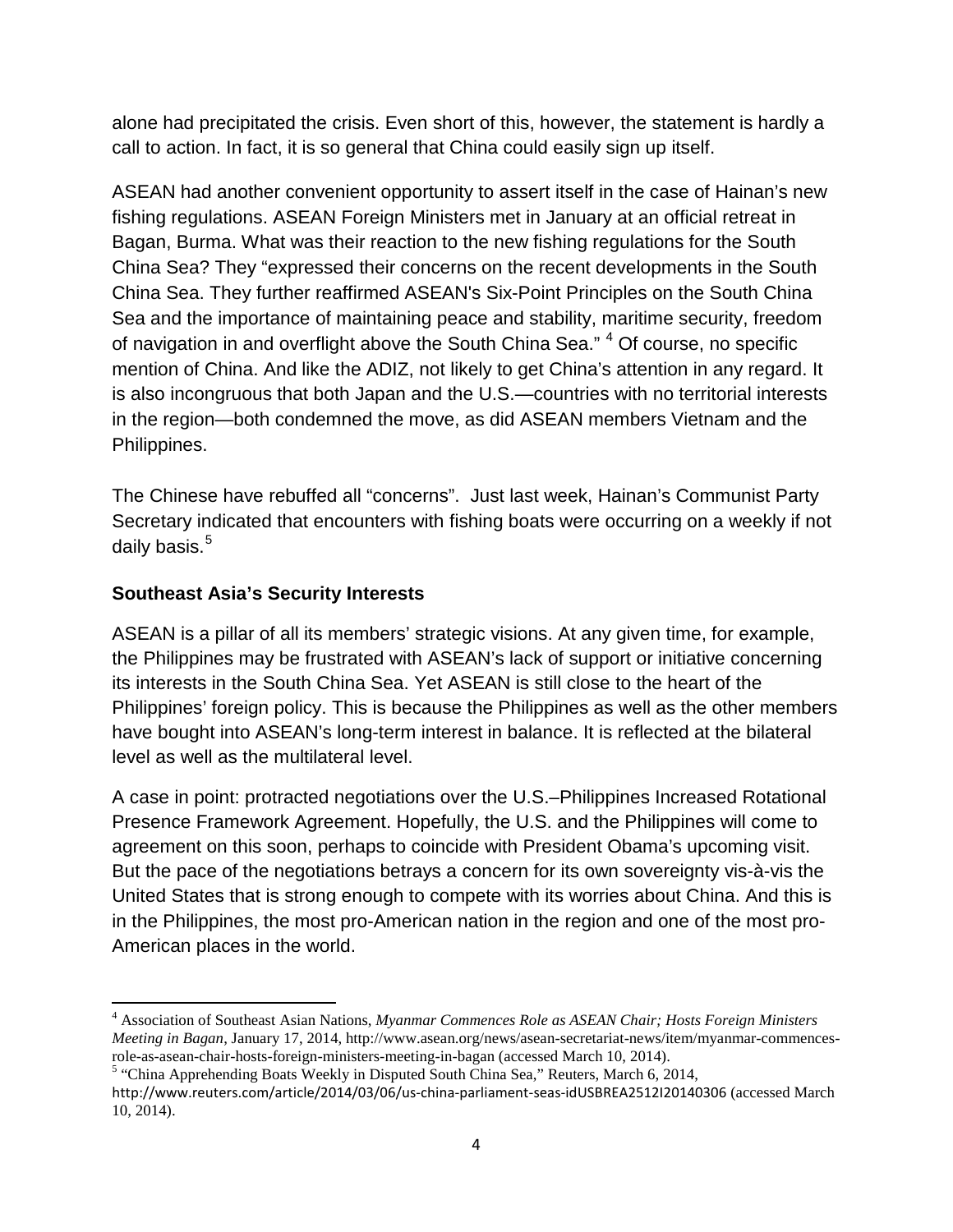Similarly, Vietnam may be stressed by the Chinese over the South China Sea. That does not, however, make it ready for anything but a slow evolution of strategic relations with the United States; it also directly courts the Chinese. <sup>[6](#page-4-0)</sup>

ASEAN is not the only—or necessarily the principal—venue that Southeast Asian nations use to pursue their individual interests. They seek to manage their external security environment through a variety of mechanisms. The Philippines and Thailand are treaty allies, and Singapore a near treaty ally, of the United States. Other Southeast Asian countries engage in a range of alternative joint arrangements with the United Sates. Indonesia and Vietnam have "Comprehensive Partnerships" with the United States. Malaysia, Cambodia, Laos, and Brunei have official dialogues. Several of them engage in major multilateral military exercises, like Cobra Gold and RIMPAC, and significant bilateral exercises with the U.S.

Yet even here, as much as these relationships make real contributions to their security, ASEAN nations seek a semblance of balancing them. Across the board, they have countervailing, albeit often far less extensive, relationships with China. These include "Comprehensive Strategic Partnerships" with Vietnam, Burma, Malaysia, and Indonesia, among many other similar initiatives.

Most ASEAN countries have a foreign policy explicitly formulated to cultivate "a million friends and zero enemies," as the Indonesians put it. The Thais call their similar approach an "omnidirectional" foreign policy.<sup>[7](#page-4-1)</sup> In short, Southeast Asian nations are managing downside risks of U.S.–China competition by hedging against both ends.

#### **Southeast Asia's Economic Interests**

Southeast Asian hedging also has an upside. Like the U.S. itself, all members of ASEAN are intensely interested in the economic benefits of relations with China. China has been ASEAN's largest trading partner since 2009, and over the course of 2012, that trade increased by more than 13 percent. (By contrast, total U.S.–ASEAN trade increased by less than 1 percent.) $8$ 

<span id="page-4-0"></span><sup>6</sup> Colonel William Jordan, Lewis M. Stern, and Walter Lohman, "U.S.–Vietnam Defense Relations: Investing in Strategic Alignment," Heritage Foundation *Backgrounder* No. 2707, July 18, 2012,  $\overline{\phantom{a}}$ 

http://www.heritage.org/research/reports/2012/07/us-vietnam-defense-relations-investing-in-strategic-alignment (accessed March 10, 2014).

<span id="page-4-1"></span><sup>7</sup> Walter Lohman, "Reinvigorating the U.S.–Thailand Alliance," Heritage Foundation *Backgrounder* No. 2609, September 28, 2011, http://www.heritage.org/research/reports/2011/09/reinvigorating-the-u-s-thailand-alliance (accessed March 10, 2014).

<span id="page-4-2"></span><sup>8</sup> Ministry of International Trade and Industry Malaysia, *Statistics*, October 14, 2013, http://www.miti.gov.my/cms/content.jsp?id=com.tms.cms.section.Section\_8d46f140-c0a81573-1bef1bef-9524c069 (accessed March 10, 2014).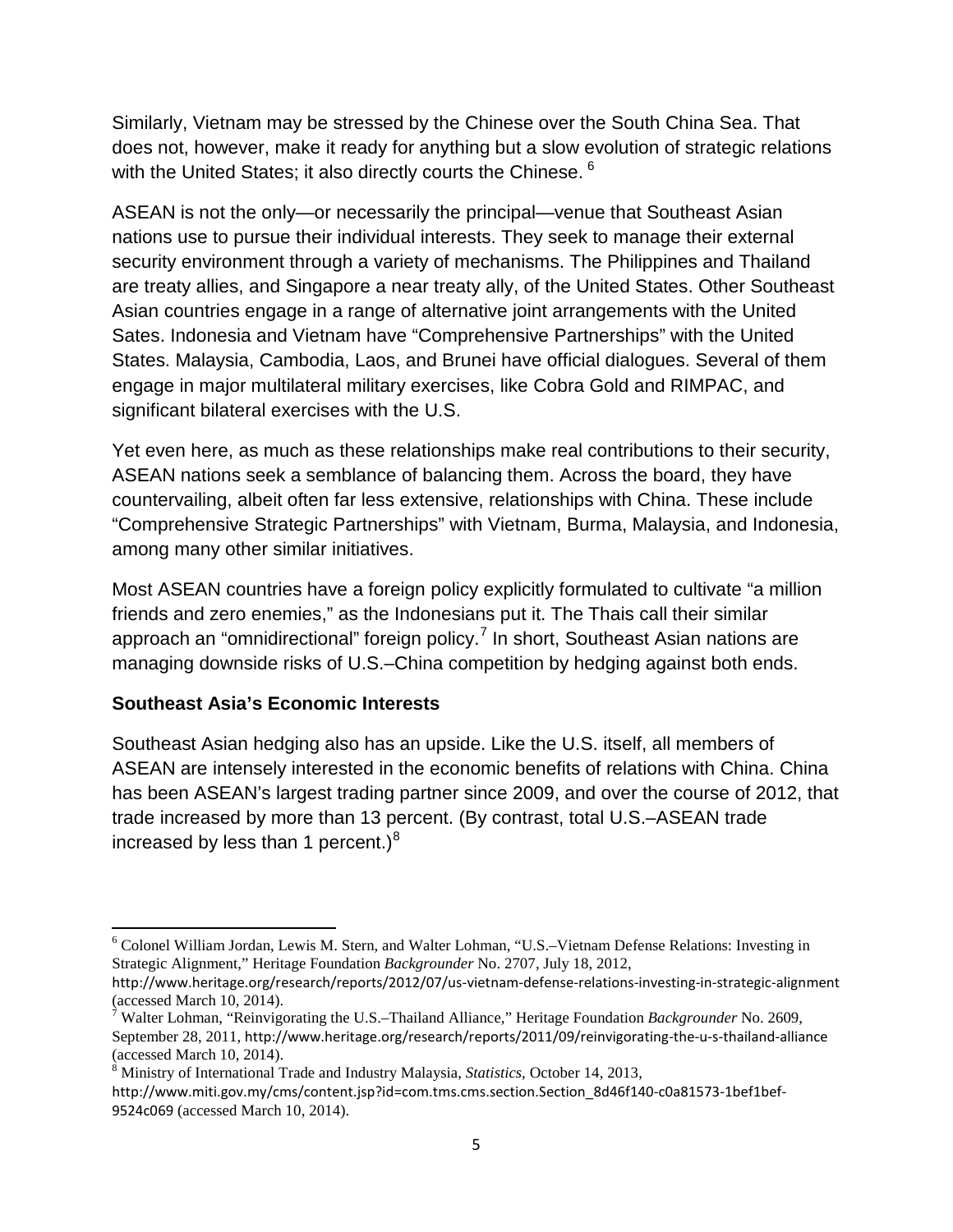On the investment side, according the China Global Investment Tracker, <sup>[9](#page-5-0)</sup> Chinese investment in ASEAN reached roughly \$92 billion in 2013, making it the number one Chinese global investment destination. (U.S. investment, as measured by the Commerce Department's Bureau of Economic Analysis, is estimated at \$189 billion, but with almost three-quarters of it concentrated in Singapore.<sup>10</sup>)

While these numbers are illustrative of broad trends, it is more instructive to look at the bilateral stakes of individual ASEAN members.

The Philippines and Vietnam, two countries that are often paired in discussion of the region's difficulties with China, actually present two very different angles on the numbers. The total value of exports from the Philippines to China in 2012 was essentially unchanged from 20[11](#page-5-2) despite problems in the relationship,<sup>11</sup> 11.8 percent of its total, behind both the Japan and the U.S. China represents about the same share of Vietnam's export market.<sup>[12](#page-5-3)</sup> Yet, Vietnam is far more trade-dependent than the Philippines<sup>[13](#page-5-4)</sup> and exports twice as much in value to China. On the investment side of the ledger, the Tracker shows Chinese investment in the Philippines dwindling to the point that it records no new investments for 2011–2013. Vietnam hosts a total of \$11.5 billion, three times as much as the Philippines.

Add the economic upsides of Vietnam's engagement with China to its shared border and history and party-to-party contacts, and there is the basis for a very complex relationship, the constant, careful calibration of which occasionally may be crowded out by news reports of tensions. The Philippines, by contrast, has less to lose.

#### **Lessons from ASEAN's Handling of the South China Sea**

l

This mix of Southeast Asian interests and the consensus decision-making processes make for ineffectiveness in managing the most serious security crisis it has faced since 1991—rising tensions in the South China Sea. For more than 20 years, ASEAN's engagement with China on the South China Sea has revolved around three objectives:

<span id="page-5-0"></span><sup>&</sup>lt;sup>9</sup> "China Global Investment Tracker," The Heritage Foundation and American Enterprise Institute, 2014, http://www.heritage.org/research/projects/china-global-investment-tracker-interactive-map (accessed March 10, 2014). The Heritage Foundation and American Enterprise Institute China Investment Tracker includes investments and construction and emerging contracts valued at over \$100 million.

<span id="page-5-1"></span><sup>10</sup> Bureau of Economic Analysis, *U.S. Direct Investment Abroad: Balance of Payments and Direct Investment* 

<span id="page-5-2"></span>Position Data, December 17, 2013, http://www.bea.gov/international/di1usdbal.htm (accessed March 10, 2014).<br><sup>11</sup> Republic of the Philippines, Philippine Statistics Authority–National Statistical Coordination Board, *Forei Trade of the Philippines3023*, <http://www.census.gov.ph/content/foreign-trade-statistics-philippines-2012> (accessed March 10, 2014).

<span id="page-5-3"></span><sup>12</sup> General Statistics Office of Vietnam, *Exports of Goods by Country Group, Country and Territory*, 2013, http://www.gso.gov.vn/default\_en.aspx?tabid=472&idmid=3&ItemID=14611 (accessed March 10, 2014). <sup>13</sup> Association of Southeast Asian Nations, *ASEAN Community in Figures*, 2012,

<span id="page-5-4"></span>http://www.asean.org/images/2013/resources/publication/2013\_ACIF\_2012%20Mar.pdf (accessed March 10, 2014).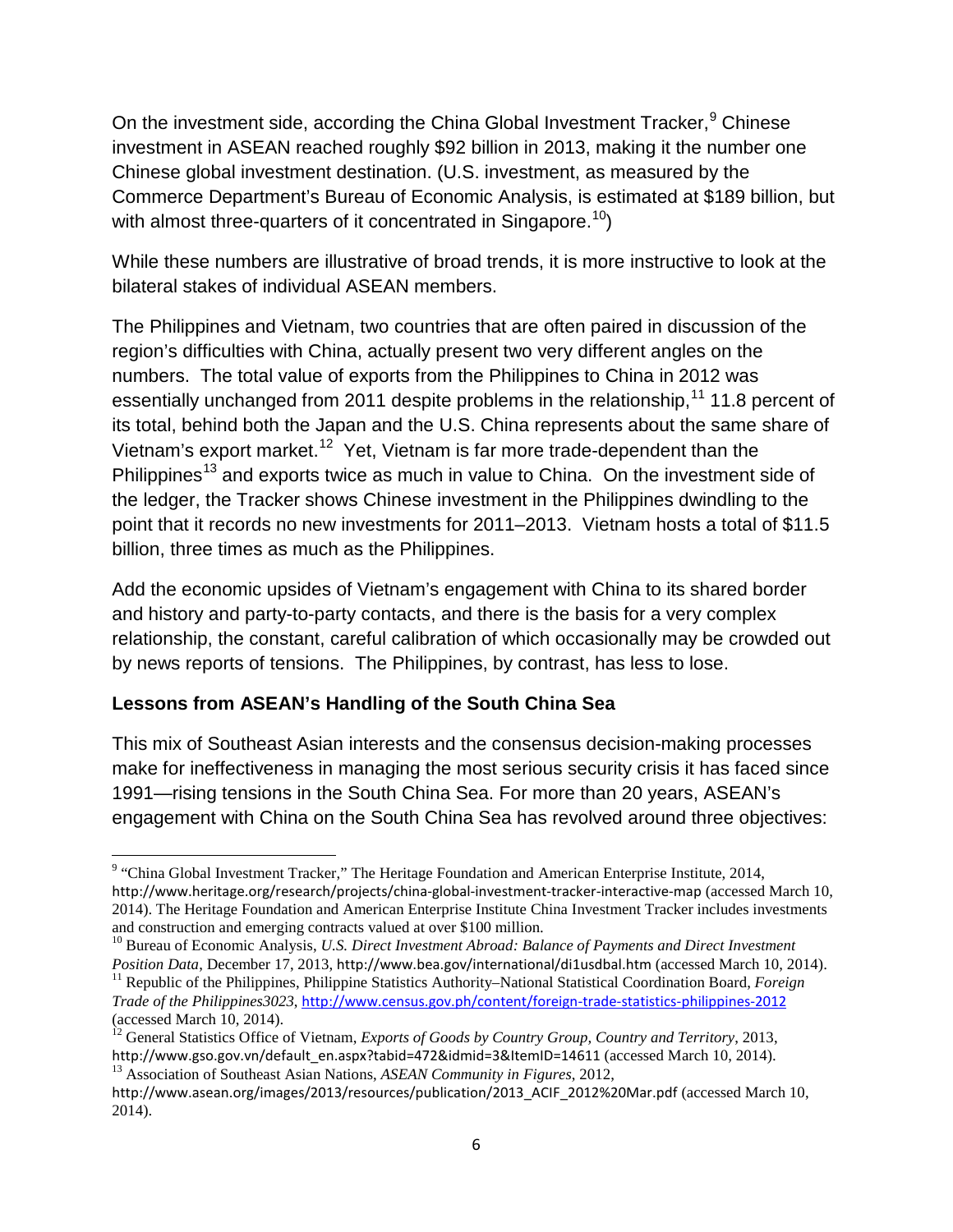negotiation of a code of conduct, application of the U.N. Convention on the Law of the Sea (UNCLOS), and institutionalization of "self-restraint." It is failing on all scores. China's grudging recent acceptance of "consultations" on a code of conduct must be seen in the context of this longer track record. Whether by design or not, what the Chinese are doing is using ASEAN's plodding, consensus-driven processes against it while simultaneously creating facts in the water.

China's aggressiveness is not sufficiently galvanizing ASEAN against China's challenge. Something needs to be done to change its calculation. This argues for greater American pressure on ASEAN while hedging against its continued failure.

It is good that the U.S. is consistently engaged in ASEAN diplomatic architecture. Indeed, there is no other viable alternative to an ASEAN-centered regional diplomatic architecture. Standing up the architecture and participating in it, however, is not enough. Neither are incipient areas of multilateral security cooperation through organizations like the ASEAN Regional Forum or ASEAN Defense Ministers Meeting Plus.

The U.S. has to speak up forcefully for its interests in the South China Sea—not unlike the way Secretary of State Clinton did at the ASEAN Regional Forum 2010.<sup>[14](#page-6-0)</sup> That meeting is now famous for then-Foreign Minister Yang Jiechi's response: "China is a big country and other countries are small countries, and that's just a fact."[15](#page-6-1) The most substantive element of this incident was Secretary Clinton's assertion that claims to water must be based on claims to land. Just last month, Assistant Secretary Danny Russel made an excellent statement affirming this position in the context of recent events.<sup>[16](#page-6-2)</sup> The U.S. should press ASEAN to do the same and to support the Philippines, which has a case pending on the matter before an UNCLOS arbitral panel.

A new aggressive American approach is going to cause ASEAN discomfort. It prefers peaceful, predictable meetings to effective discomfort. Yet, although it may not want to make difficult policy choices that pit U.S. interests against Chinese, neither does it want that choice made for it through U.S. disinterest. This is a point of American leverage.

<span id="page-6-0"></span><sup>&</sup>lt;sup>14</sup> Walter Lohman, "Not the Time to Go Wobbly: Press U.S. Advantage on South China Sea," Heritage Foundation *WebMemo* No. 3023, September 22, 2010, http://www.heritage.org/research/reports/2010/09/not-the-time-togo-wobbly-press-us-advantage-on-south-china-sea (accessed March 10, 2014). <sup>15</sup> John Pomfret, "U.S. Takes a Tougher Tone With China," *The Washington Post*¸ July 30, 2010, l

<span id="page-6-1"></span>

http://www.washingtonpost.com/wp-dyn/content/article/2010/07/29/AR2010072906416.html (accessed March 10, 2014).

<span id="page-6-2"></span><sup>&</sup>lt;sup>16</sup> Daniel R. Russell, "Maritime Disputes in East Asia," testimony before the Subcommittee on Asia and the Pacific, Committee on Foreign Affairs, U.S. House of Representatives, February 5, 2014,

http://www.state.gov/p/eap/rls/rm/2014/02/221293.htm (accessed March 10, 2014).